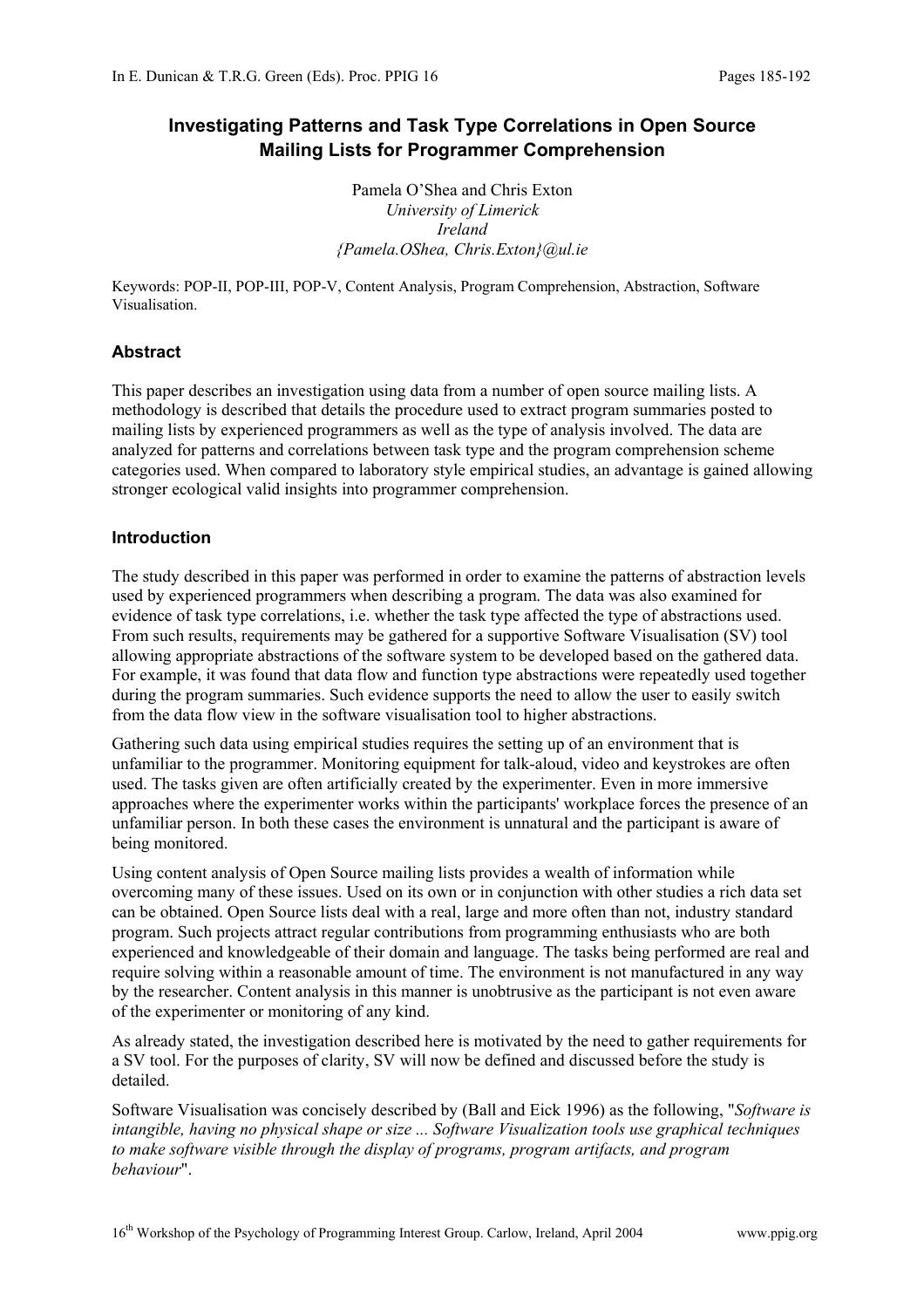Typical real-world software systems, are quite complex and difficult to comprehend. An in-depth knowledge of such a system takes significant investments of time. As a result, a large cognitive load is placed on the maintainer upon seeing the code for the first time. Software Visualisation aims to help the programmer carry such a cognitive burden. Consequently, SV tools are bound to the results from program comprehension studies to provide direction in achieving this goal.

This paper describes a study that analyzed programmers' summaries found in Open Source Java mailing lists. The benefits of which are described in next Section. The motivation behind the study is discussed further along with the study itself. Good's program comprehension scheme (Good 1999) was used for the analysis of the gathered program summaries. This scheme, is discussed further in the Procedure Section. It is particularly suitable in helping us to find the appropriate abstractions needed by programmers. Allowing us to appropriately measure the abstractions used. The Procedure Section also describes how the lists were chosen and how the summaries were selected from these lists without a bias of one type of summary over another. A description is provided of how the program comprehension scheme was applied to these summaries.

Following this, the results, discussion and conclusions are detailed.

## **Advantages of Examining Online Mailing List Data**

Software Visualisation tools are often evaluated by comparing the levels of program comprehension achieved by its users during controlled experiments.

However, one could argue that experimental controls associated with many of these studies impede on the ecological validity of the obtained results. This is due to the fact that the programmer is in an unfamiliar/unnatural environment and will quite possibly function and behave differently than under more normal circumstances, i.e. empirical experimental controls have potential to lack ecological validity.

On the other hand, what other options do we have when dealing with professional programmers in an industrial setting? Immersive approaches such as action research are possibilities. For instance to perform research within the company over a longer period of time and gather data from within the programmers' own environment. Which technique is used is a matter of suitability for the type of data that is required.

The method we have used here is to gather the results from the wild in an unobtrusive manner. The raw data is gathered from online mailing lists and analyzed, by doing so, ecological validity is maintained as the programmer is unaware of the observational study.

#### **Software Visualisation Abstractions**

Figure 1 shows a software system (source code files shown on the left) which can be examined at many levels of abstraction. The highest abstraction is the software architecture view, further down the abstractions are the relationship view, data flow view and control flow view. The dots in between each of these views in Figure 1 shows that many have yet to be defined/discovered through empirical evidence gathered from experienced programmers. At the bottom of the abstractions is the source code itself.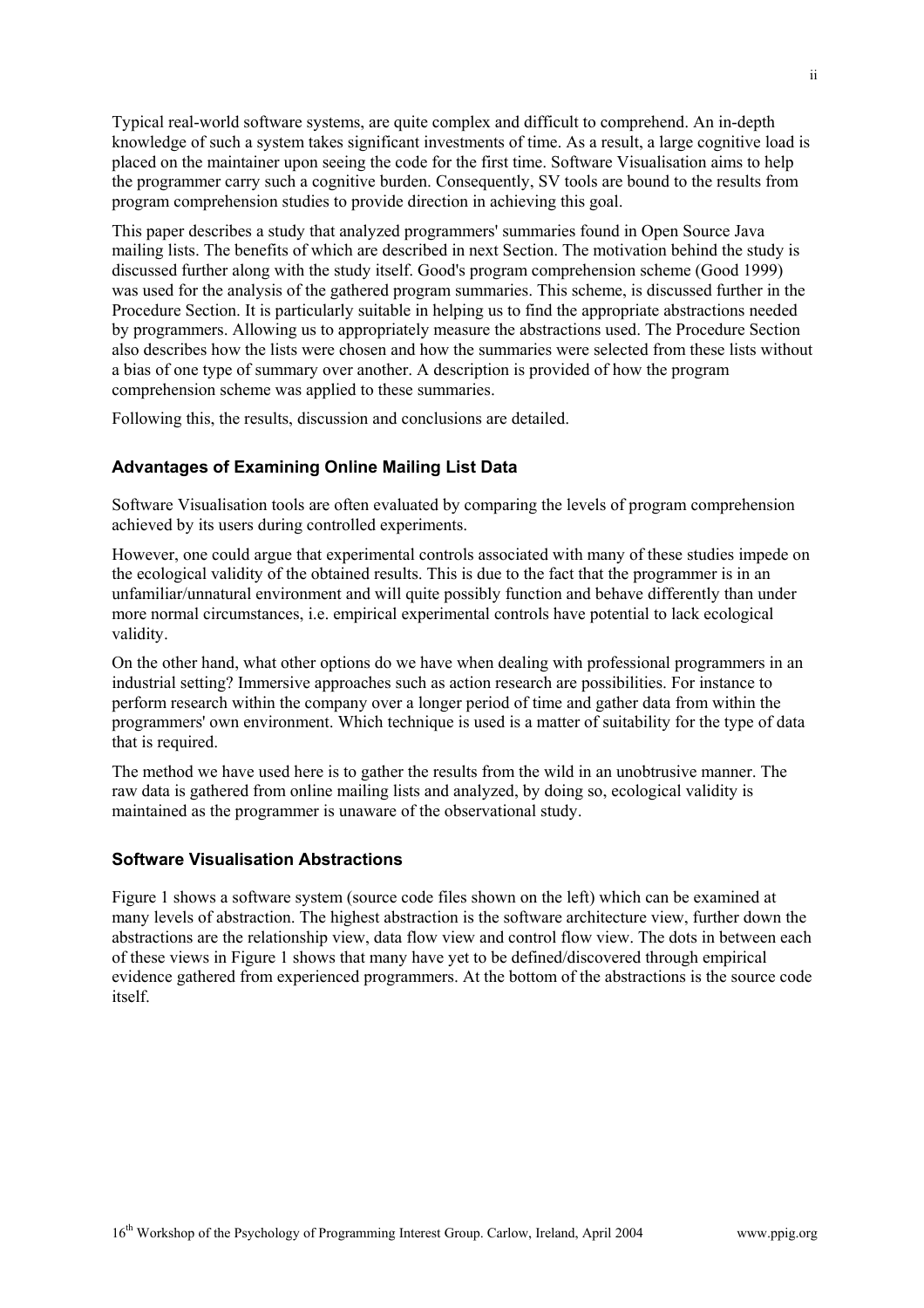

Figure 1: Presenting Abstractions of a Software System

The programmer accumulates much of this abstraction information from many varying sources during comprehension (e.g. from source code, documentation, run-time analysis of the system, etc.)

Appropriate visual representations of the software can be used to abstract the system into many views and present them to the user for further investigation. Each abstraction view is synchronised with each active view. That is, an event in one abstraction view will cause all the other visualisation windows to be updated.

The tool is to be integrated with an existing industry standard development environment. It will also be closely integrated with the debugger to support interactive user queries. The supported language is to be an Object Oriented language environment. Java was chosen as it is widely used in industry and provides various monitoring capabilities as part of its implementation.

For our purpose Open Source Java mailing lists provide a wealth of information. Well known Open Source projects were examined and experienced/regular contributors were chosen as part of the study. Much of the software is used in industry and attracts industry standard contributions. It is program summaries from such lists that have been analyzed in order to provide the requirements for the SV tool.

Our objective can be stated in the form of a research question as follows: *"Which level of abstraction or levels of abstractions of the software system are most important to the experienced programmer during maintenance?''*

For the purposes of this study, we are most interested in finding what patterns of abstractions are most used by the programmers in their summary accounts. These results will provide feedback for the abstractions that need to be implemented and closely integrated in the tool.

# **Procedure**

 $\overline{a}$ 

Open Source Java mailing lists were identified<sup>1</sup> and summaries/programmers were chosen equally from each list (data permitting).

<sup>&</sup>lt;sup>1</sup> Although there are many Open Source Java projects, our list was chosen from: http://jakarta.apache.org/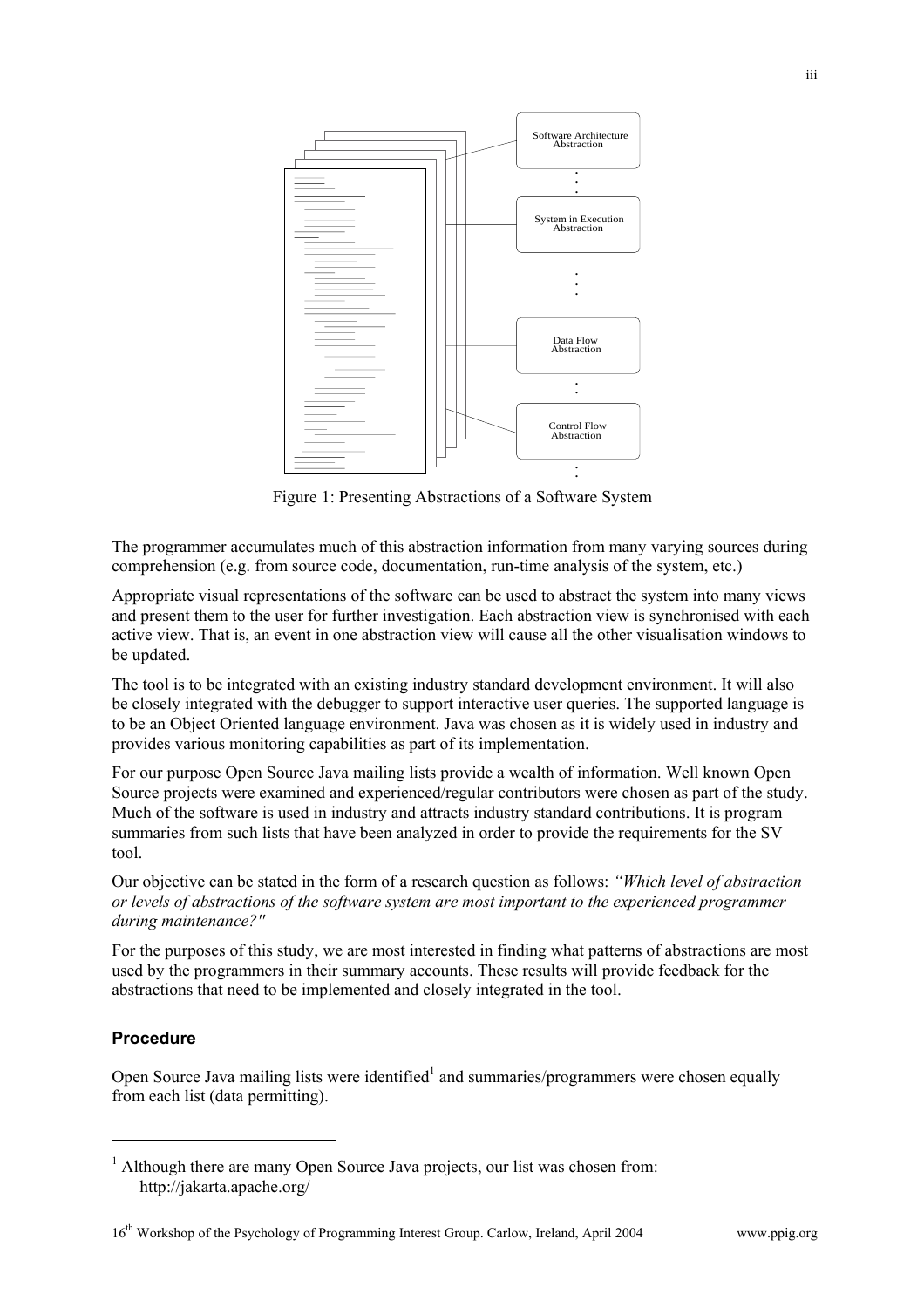Once the lists were chosen, the posts were listed from the most recent to the oldest. Threads were searched for messages that contained program summaries. A program summary was identified using the keyword *"summary''* as the search criteria. In the majority of cases, the summaries were contained within submitted bug reports and patches. All program summaries were recorded until fifteen<sup>2</sup> summaries were collected from each list.

Two types of variables were gathered from the program summaries. Both structural variables and content variables were gathered as was done by (Gold and Auslander 1999).

Structural Variables consisted of the following:

**Mailing List Name**: The name of the project that the developer mailing list belongs to.

**Thread Title**: The subject of thread being discussed.

**ID**: An identification number was assigned to each message and programmer

 **Reason for Summary**: For example, if the programmer was requesting help, giving help, describing a bug or solution etc.

**Summary Length**: The total number of segments in the summary.

 **Code Inserts**: Whether the message contained a source code insert. This meant that the source code for one or more lines of code was counted.

 **Documentation References**: Whether the summary contained references to Javadoc, API, Comments etc.

 **Architectural References**: Whether the summary described the architecture of the system in some way. Examples include the use of the following keywords: *(inherits, subclass, superclass, interface, abstract, extends, protected, private, public, static*, etc.). As well as any comments made in general about the design, for example, ``*this is not designed to handle...*''.

 **Error References**: Whether the message included any error messages. Examples include the following: Full/Partial Stack Traces, Exceptions, Compiler Errors, Runtime Errors, etc.

 **File Name References**: Whether the summary names the Java files by name, i.e. any \*.java references.

Content variables consisted of the categories from the program comprehension scheme (Good 1999). There are eleven categories plus one rarely used additional category donated by a minus sign ("-'') for segments that could not be categorized in any way. Examples of such statements were: *``The patch is attached to this message.''* These content variables will now be enumerated along with examples from the study.

 **Function (F):** The overall aim of the program is described succinctly. Example: *"is intended to represent exceptions thrown explicitly by JS throw statement''*

 **Actions (A):** Events occurring in the program which are described at a lower level than function. Example: "*we need to try each of the IP addresses'*'.

**Operation (O)**: Small scale events which occur in the program, such as tests, assignments, etc. Example: *"from SMTPHandler doRCPT()''*.

 **Data (D):** Inputs and Outputs to programs, data flow through programs, and descriptions of data objects and data states. Example: *"it remains as zero''*.

 $\overline{a}$ 

 $2^2$  This number was chosen in an effort to keep the number of summaries from each list evenly distributed. It is a typical number of participants that would have been used in an empirical study.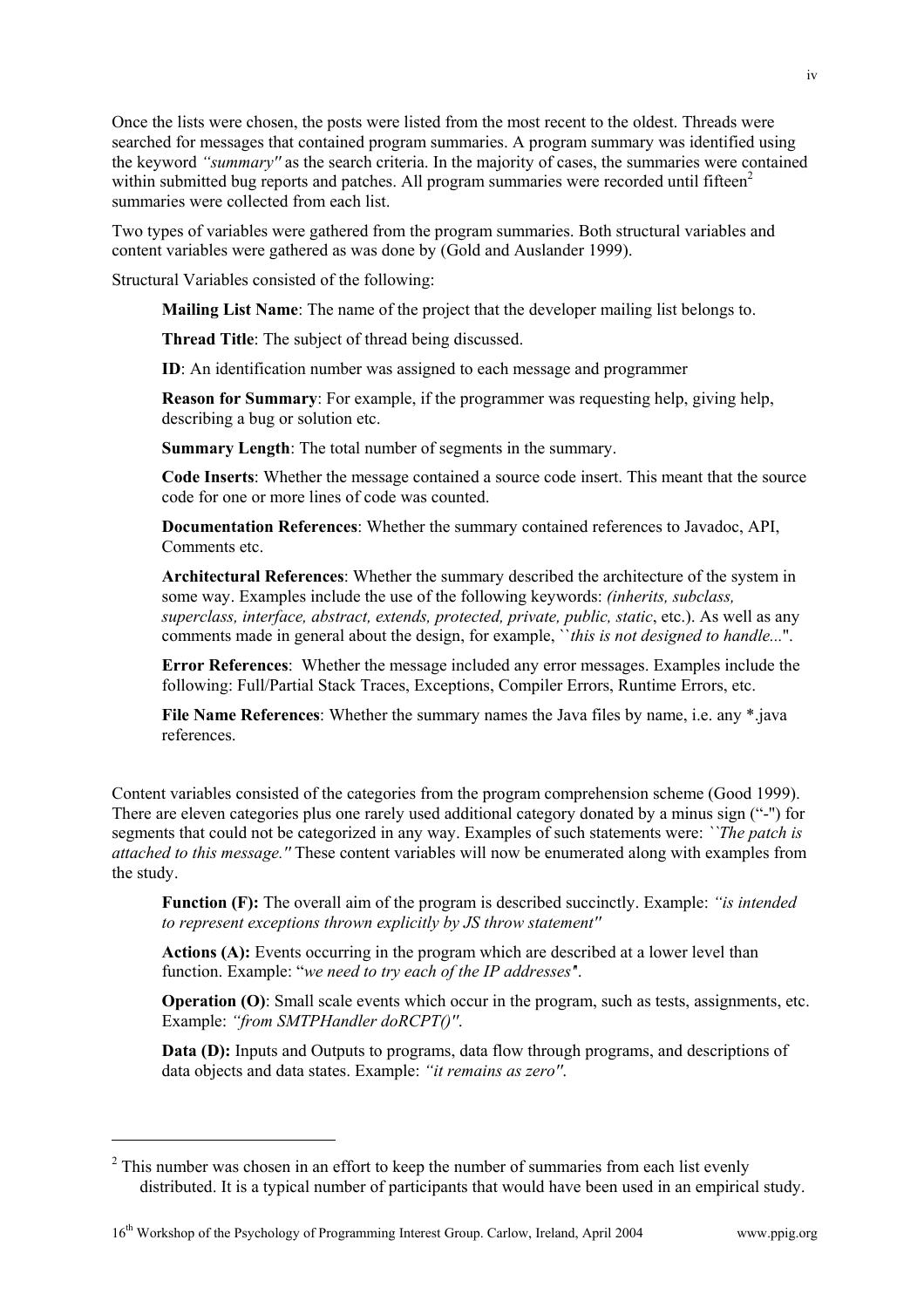**State-High (SH):** High-level definition of state. An event is described at a more abstract level than state-low. Example: *"If the DNS lookup fails''*.

 **State-Low (SL):** Lower version of state-high. State-Low usually relates to a test condition being met, or not met, and upon which an operation depends. Example: *"Consider, too, that this feature works only if STATE is "ERROR""*.

 **Control (C):** Information having to do with program control structures and with sequencing, e.g. recursion, calls to subprograms, stopping conditions. Example: *"But instead it exits''*.

 **Unclear (U):** Statements which cannot be coded because their meaning is ambiguous. Example: *"and the height is recorded''*. It is not clear here whether *"recorded''* means *"printed''*, *"added to a list''*, *"assigned to a variable''*, etc.

 **Incomplete (I):** Statements which cannot be coded because they are incomplete. Examples include unfinished sentences.

 **Meta (M):** Statements about the participant's own reasoning processes. Example: *"As I see it this is because the code catches ArrayIndexOutOfBoundsException''*.

 **Elaborate (E):** Further information about a process/event/data object which has already been described. Example:*"(which would be mx1.mail.yahoo.com)''*.

During the study, the summaries were split into segments before coding, e.g. the following statement was split into segments as shown below.

*"This is the class that goes through a file and gets the data to be graphed, in this case port numbers.''*.

*"***/** *This is the class* **/** *that goes through a file* **/** *and gets the data* **/** *to be graphed,* **/** *in this case port numbers .***/***''*.

Each segment is examined and categorized into one of eleven categories. The results were calculated as a percentage of the number of occurrences of the category type to the total number of segments in the summary.

Each of the eighteen programmers remained anonymous and is given an identification number. During the study, the programmers will only be referred to by their identification number (i.e. Numbers 1-18). Multiple summaries by these programmers are examined for both usage patterns and correlations.

The individual programmers were selected from five different mailing lists. This was to eliminate bias on the type of descriptions used to describe the programs. For example, programmers working on the *Lucene* search engine project would be expected to produce more data type descriptions than programmers working on the *James* (Java Apache Mail Enterprise Server) project. By having a broad range of projects where programmers were selected from, such biases are reduced. The mailing lists will now be enumerated with a short description of the domain each belongs to.

**Slide Project** (4 programmers: 1, 2, 3, and 4)

*"The Slide project main module is a Content Management and Integration System, which can be seen as a low-level content management framework" (Slide Project).*

**Lucene Project** (4 programmers: 5, 6, 7, and 8)

*"Jakarta Lucene is a high-performance, full-featured text search engine written entirely in Java"* (Lucene Project).

 **James Project** (3 programmers: 9, 10 and 11)

*"The Java Apache Mail Enterprise Server (a.k.a. Apache James) is a 100\% pure Java SMTP and POP3 Mail server and NNTP News server"* (James Project).

**BSF Project** (2 programmers: 12 and 13)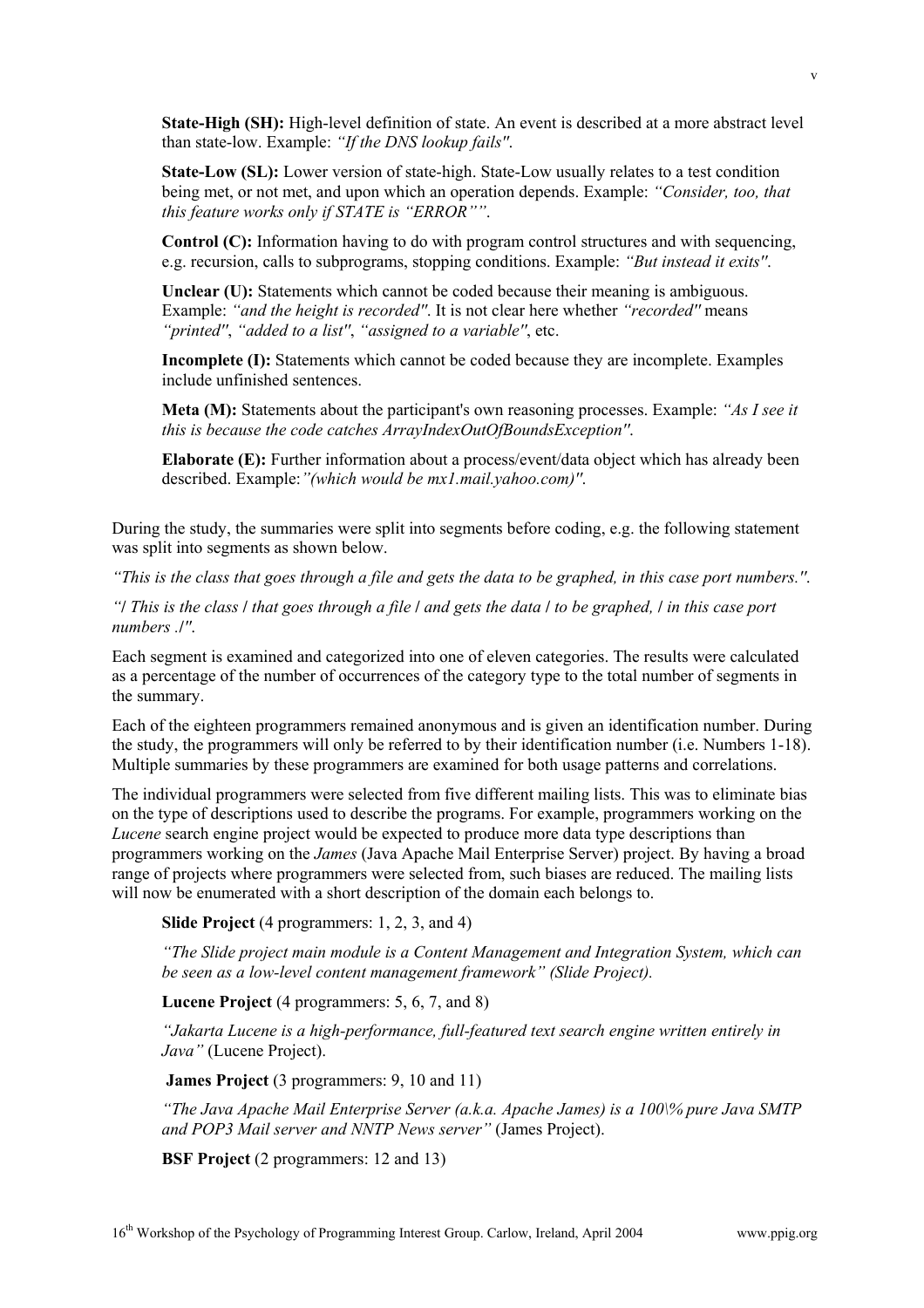*``Bean Scripting Framework (BSF) is a set of Java classes which provides scripting language support within Java applications, and access to Java objects and methods from scripting languages".* (BSF Project).

**jEdit Project** (5 programmers: 14, 15, 16, 17 and 18)

 "jEdit is a ... programmer's text editor that has been in development for over 5 years'' (jEdit Project).

## **Results**

Three types of patterns were recorded: function, data and control type categories. These are enumerated below. The notation used is with an arrow operator. For example, the forward arrow (d- >**f**) shows that data flow descriptions were often followed by functional type descriptions. The function (f) category is shown in bold to highlight that the pattern was found when examining functional type statements. The three highest patterns are described for each pattern type.

The summaries were categorized into five task types, "Code Explanations" (the author was attempting to explain either their own code or somebody else's code to a poster), "Help Requests" (the author was asking for help by describing their problem), "Providing Help" (the author was attempting to help the poster by providing solutions), "Proposed Changes" (the author is detailing their intentions to change or update or even add a feature to the program) and "Bug Descriptions"(the author has found a bug and is describing a report of how it can be replicated).

The task type is also reported along with the three most popular categories used throughout such summaries. Additionally, the most frequently used categories for the first, second and third opening segments of the summary were also recorded, in an effort to find if there is a difference in the level of abstraction used by the programmer when first discussing the problems of different task types, i.e. where does the programmer being the investigation?

## Function Type Patterns

The most frequently used function-type pattern was the "d->**f**" pattern. The "**f**->d" pattern was the next most frequently used. Both of these were used by eight of the eighteen programmers. This was followed by the "**f**->sh" pattern which was used by seven programmers.

#### Data Type Patterns

The "f->**d**" pattern was the most frequently used by nine of the eighteen programmers. Seven programmers used the "**d**->f" pattern, while six programmers used the "**d**->**d**" pattern.

#### Control Type Patterns

The "**c**->d" pattern occurred most frequently, used by five of the eighteen programmers. The "d->**c**" pattern was found to be the next most employed pattern by four programmers, followed by the "**c**->**c**" pattern as the third most frequently used.

## Task Type: "Code Explanations"

The highest three categories found were function, data and state-high. The top three categories used for the first, second and third segments were function, function and function respectively.

#### Task Type: "Help Requests"

The highest three categories recorded were control, function and data. The top three categories used for the first, second and third segments were data, function and control respectively.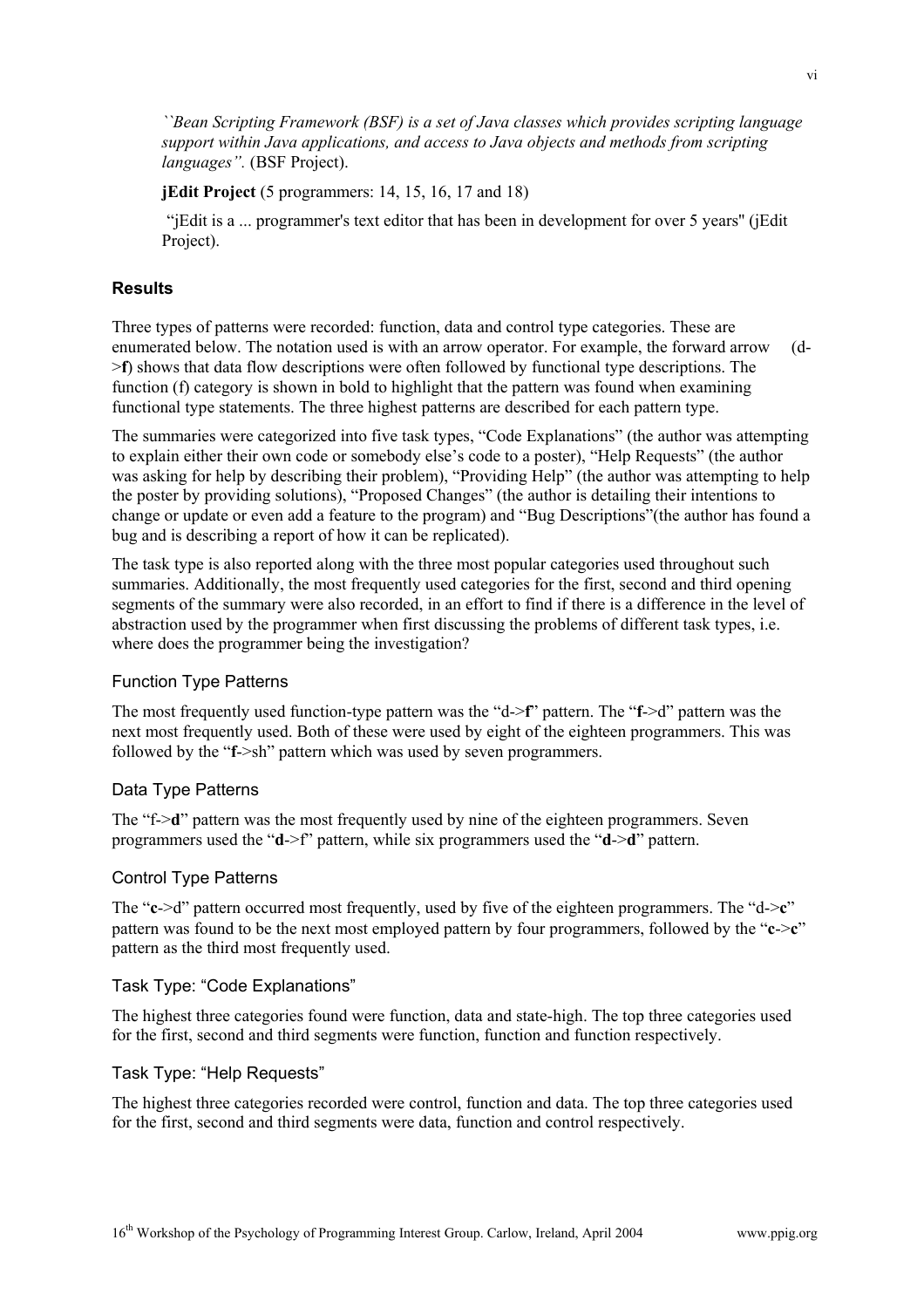# Task Type: "Providing Help"

The highest three found were function, data and state-high. The top three categories used for the first, second and third segments were function, stat-high and elaborate respectively.

#### Task Type: "Proposed Changes"

The three highest categories used here were function, meta and data. The top three categories used for the first, second and third segments were function, data and control respectively.

#### Task Type: "Bug Descriptions"

The three highest categories used overall were data, function and state-high. The top three categories used for the first, second and third segments were function, data and meta respectively.

#### **Discussion**

The results recorded in relation to the patterns of category usage have an impact on how the abstraction levels in the SV tool should be integrated. These will now be discussed in turn.

The function category switched to data most often. The next highest interaction was with the statehigh category. From the SV tool perspective, the data flow views should be integrated with the higher abstractions in order to facilitate such switching.

The data category interacted with the function category most frequently. This was followed by interactions with other data type statements. The need to easily switch between function and data and vice versa within the SV tool is highlighted again here.

Surprisingly the control category interacted the most with the data category. This was followed by interactions with other control type statements. Showing that data and control type views are not as exclusive as they are currently treated within SV tools. Support is found here for integration with the debugger, in such a way, variable values can be found for example from the control flow view at any time.

The results from the examination of task types and the number of categories used found less differences than expected. However, there are some interesting results (e.g. for the "Help Request" task type), which will now be discussed.

The "Code Explanations" task type employed the same three highest categories as the "Providing Help" task type and the "Bug Description" task type. Interestingly, the categories were used in the same order as well. All task types employed function and data in the top three most used categories. A difference was seen in the "Help Request" task type where control was the most used category. When providing help it emerges that control flow of the program is more important to explain than the actual data values. Another difference was seen in the "Proposed Changes" task type, where the meta category was the second most used category. This is intuitive as the changes are being discussed, while the reasoning behind such changes must be negotiated between the programmers, hence the meta category emerged as being heavily used.

It appears that both function and data are the most important categories no matter what the task type. Differences appear when help is being provided, in those cases it emerges that the control flow of the program is more important to understand than any other category when asking for help.

When changes are being proposed, the programmer's own reasoning earns more importance as was seen by use of the meta category. State-high also became important when explaining code, providing help or describing bugs.

All task types opened the summary with a function type statement except for the "Help Request" task type which opened with a data type statement most often.